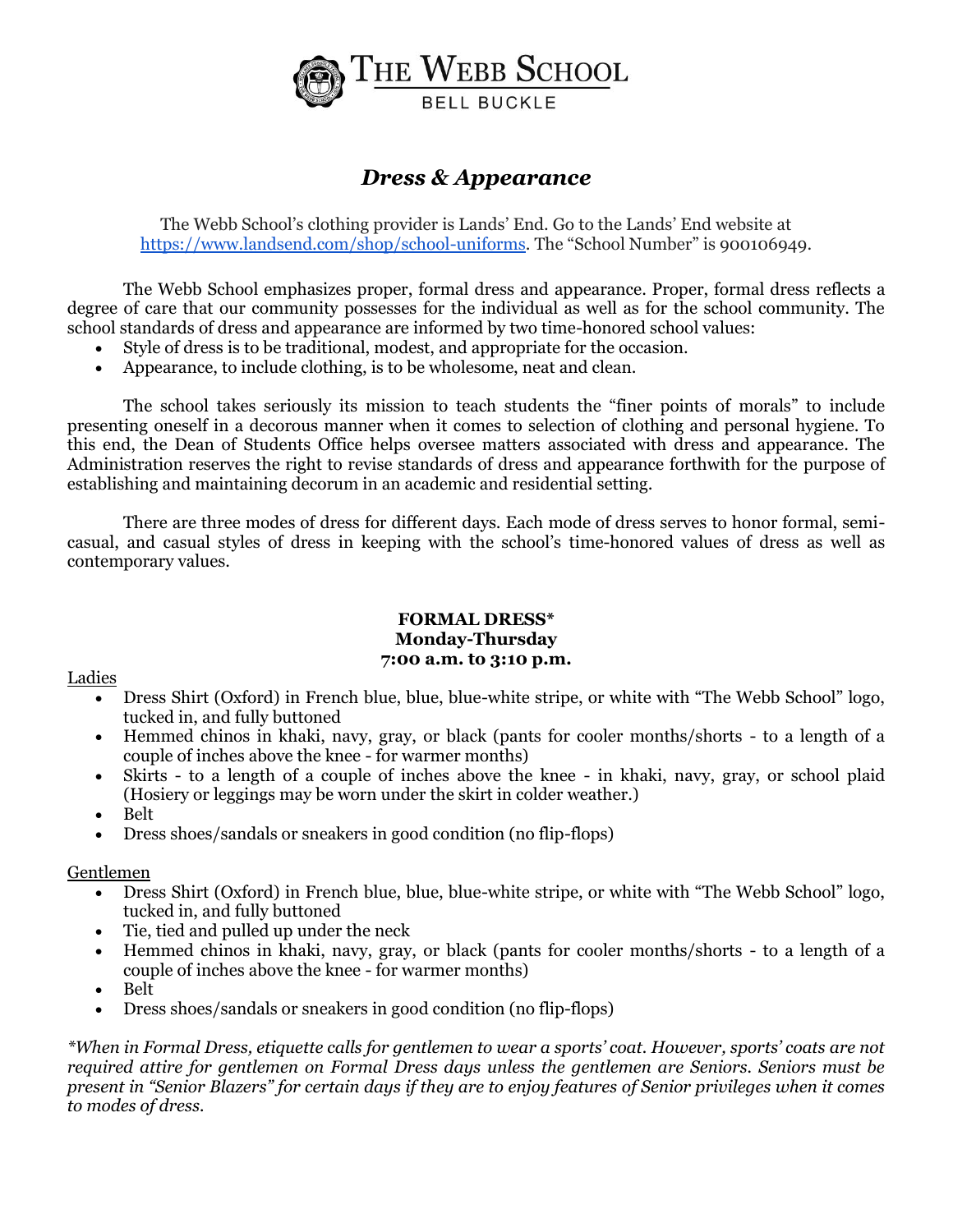#### **SEMI-CASUAL DRESS\* Friday 7:00 a.m. to 3:10 p.m.**

# Ladies

- Polo-style collared shirt in navy, white, or gray with "The Webb School" logo, tucked in
- Hemmed chinos in khaki, navy, gray, or black (pants for cooler months/shorts to a length of a couple of inches above the knee - for warmer months)
- Skirts to a length a couple of inches shy of the knee in khaki, navy, gray, or school plaid (Hosiery or leggings may be worn under the skirt in colder weather.)
- Belt
- Dress shoes/sandals or sneakers in good condition (no flip-flops)

# Gentlemen

- Polo-style collared shirt in navy, white, or gray with "The Webb School" logo, tucked in
- Hemmed chinos in khaki, navy, gray, or black (pants for cooler months/shorts to a length of a couple of inches above the knee - for warmer months)
- Belt
- Dress shoes/sandals or sneakers in good condition (no flip-flops)

*\*Semi-Casual Dress is enjoyed on Fridays when a student adheres to the letter and spirit of dress and appearance Monday through Thursday. Ladies and gentlemen may choose to wear a dress shirt (Oxford) with "The Webb School" logo, tucked-in in place of the polo-style collared shirt on Fridays.*

#### **CASUAL DRESS\*** ✝ **Evenings 5:00p.m to Lights Out Weekends**

**(Unless required to participate in a school-related activity that requires Formal Dress or Semi-Casual Dress)**

# Ladies

- Pants; shorts; skirts (all of decent length)
- Collared or non-collared (i.e. t-shirts) in good taste
- Shoes

# Gentlemen

- Pants: shorts (all of decent length)
- Collared or non-collared (i.e. t-shirts) in good taste
- Shoes

*\*Casual Dress clothes must be in line with the school's values for dress. Casual Dress clothes must be clean, in good condition, and in good taste. Midriff portions of one's body must be covered when standing, walking, or sitting. Low-cut, revealing tops are not allowed. Transparent clothing, clothing designed in the style of an undergarment, and "tank tops" are not permitted as outerwear.*

✝ *Once a month, there may be a Casual Dress Friday/"Jeans Day" - awarded on behalf of a communityrelated fundraising event in support of a service-based cause. Clubs, Students, and Faculty/Staff may apply to host such a Casual Dress Day through the Dean of Students Office.* 

**NOTE #1:** By chinos, the school means slacks that are in the "chino" style, either flat front or pleated front, which would conform to "business-style" dress. Patch pockets, cargo pockets, and "jean-style" dress ARE NOT acceptable for Formal Dress or Semi-Casual Dress days. "Skinny" or overly tight-fitting pants ARE NOT acceptable for Formal Dress, Semi-Casual Dress, or Casual Dress days. Short pants for both ladies and gentlemen must be of the walking "chino" shorts-style and be no shorter than a couple of inches above the knee for Formal Dress and Semi-Casual Dress days. The Dean of Students Office will be the final authority in determining any dress violation issues.